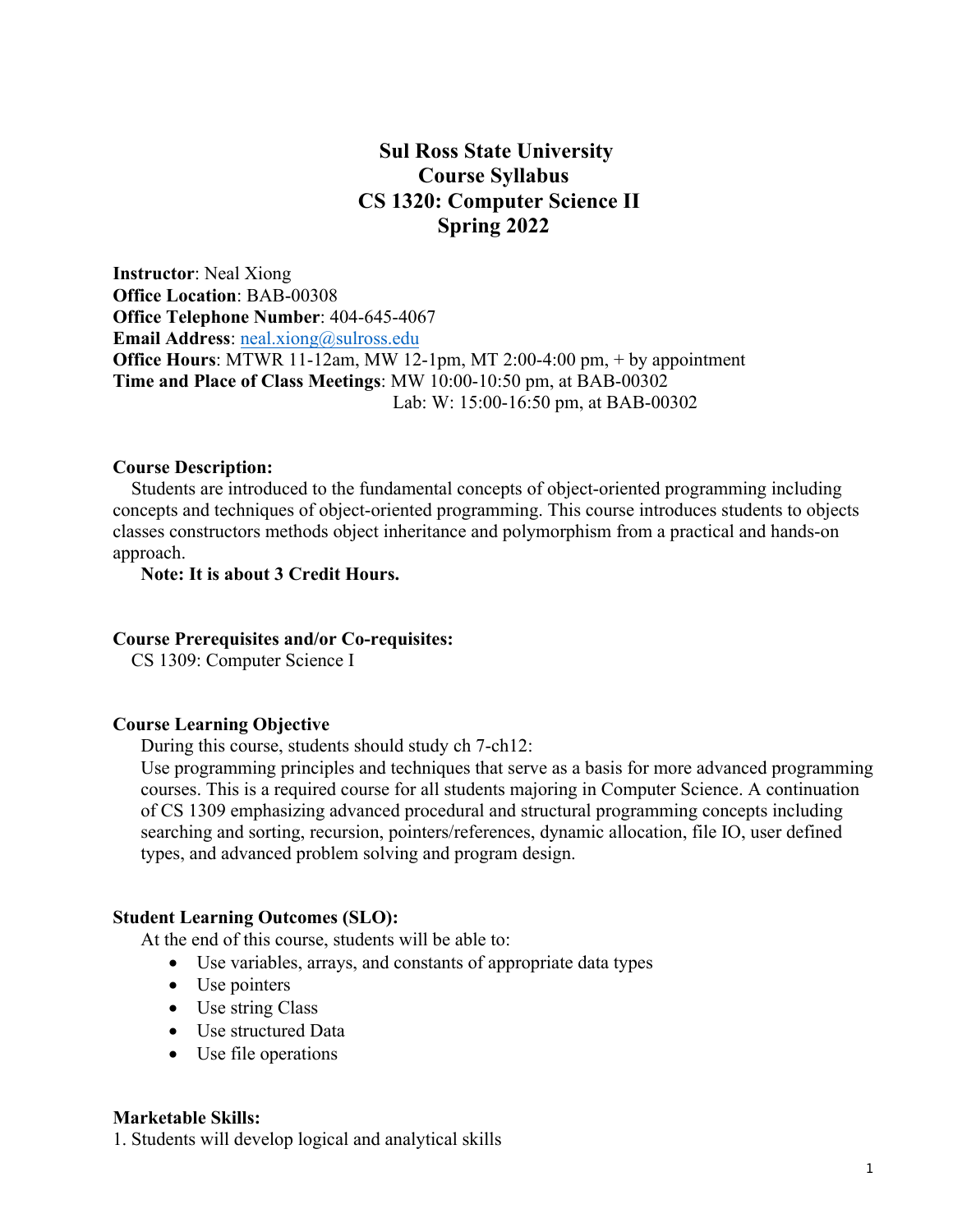- 2. Students will use problem-solving skills
- 3. Students will know computing methodologies in demand by public and private sectors

### **Instructional Methods / Strategies:**

Face to Face: MW 10:00-10:50 pm, at BAB-00302; Lab: W: 15:00-16:50 pm, at BAB-00302.

Blended / Partial: Zoom or Microsoft Teams (confirmed by Dept.). Online: All contents are post online (confirmed by Dept.).

### **Instructional Methods / Strategies:**

The course is a combination of lecture, class discussion, hands-on lab work, assignments, peer review, and reading outside of class.

### **Students will be required to check their email daily**:

Make sure that your email address in Blackboard is set up correctly in case I use the Blackboard email system.

Weekly activities include some or all of the following:

- Reading assigned material
- Researching assigned topics
- Participating in one or more assigned Discussions Boards by posting a contribution and responding to contributions of other students and/or the instructor
- Participating in Discussion Board forums related in Individual Projects
- Participating in Discussion Board forums related to Group Projects
- Submitting status reports on project progress
- Writing and posting papers
- Preparing and posting PowerPoint presentation
- Communicating with the instructor or other class members

# **Learning Outcome Assessment Methods** include:

- 2-3 exams, and one of these will be the comprehensive final exam
- Assignments, and you will get full credit for completed homework.

For specific dates and point values, see the end of this document.

# **Instructional Materials**

Recommended but not required Materials:

- (1) C++ How To Program, by Deitel and Deitel, Publisher: Pearson, ISBN-13: 9780133378719.
- (2) STARTING OUT WITH C++, FROM Control Structures to Objects (8th Edition), ISBN-13:978-0133769395, by Tony Gaddis (Author).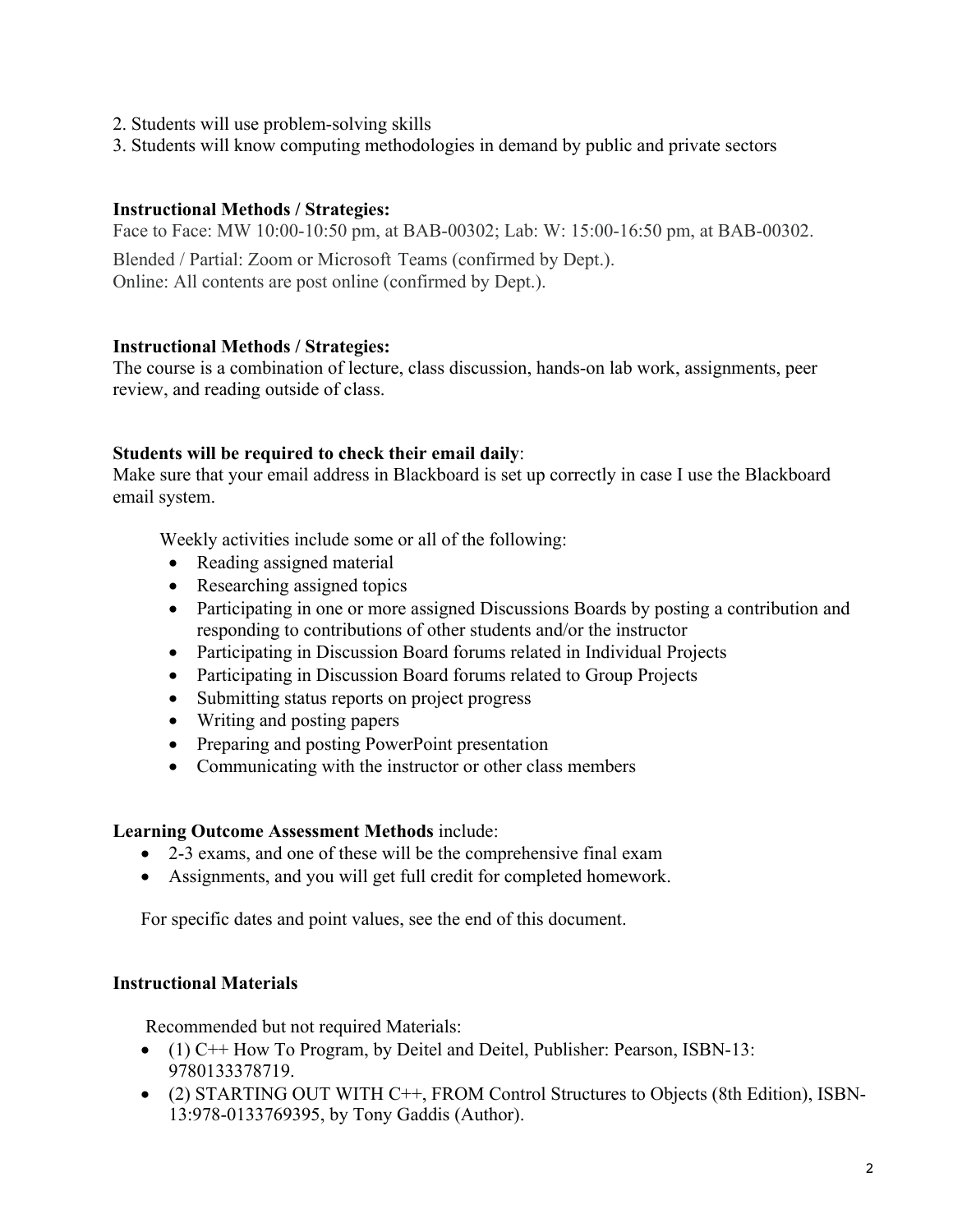### **Grading Policy / Scale:**

For classes taught on one campus only, you still need to come to class. For classes taught on both campuses simultaneously, the designation of the class is ITV. Classrooms are reserved for the whole semester, not for selected dates of the semester.

I record attendance and give attendance points. You can only get attendance points if we are in the same classroom, or if you are online when I am on the opposite campus. Partial session attendance may result in partial points. Missed class meeting may receive attendance points if you provide proper documentation, at my discretion. Participation points may be unevenly distributed over the semester (i.e. not each day gets equal points).

Lab computers are a shared resource. You would not want to start a test and have computer problems because someone spilled food or drink on the keyboard. The first time I see you bring food or drink into a lab, I will give you one (1) penalty point. Each subsequent infraction earns you fifty (50) penalty points.

# **Grading**

The grade you earn in this course will be based upon the accumulation of points that will be distributed in this manner:

 GRADES: Grades will be calculated in the following manner: Exams 3 (2 Middle Exam and Final Exam + 1Additional Exam) Labs  $6$  (L0 $\sim$ L5), Homeworks 3 (HW1~HW3)

The instructor reserves the right to lower the cutoffs for each grade, but he will not raise the cutoff. In other words, an 86% may end up being an A at the instructor's discretion, but a 91% is guaranteed to be an A. I will let you know after each exam what the current grading scale is.

For simplicity, we use a 1,00-point scale (calculated as a percentage  $\%$ ).

 $90+=A$  $80 - 89 = B$  $70 - 79 = C$  $60 - 69 = D$ less than  $60 = F$ 

The Family Educational Rights and Privacy Act of 1974 (FERPA) governs university policies regarding family educational and privacy rights. Copies of the act, policies and regulations are maintained in the Office of Admissions and Records, John Vaughn Library, and the Office of the Vice President of Academic Affairs. Students can find their course grades in the Blackboard gradebook. I will NOT post grades elsewhere, nor provide grades via telephone, or any other manner in violation of FERPA or any other local, state, or federal regulations.

### **Assignments Information:**

• Homework assignments count for a significant part of the course. (Almost) all homework assignments work with the Peer Review feature in Blackboard. This means, that you will be required to review and give constructive feedback on the homework of other students in the class,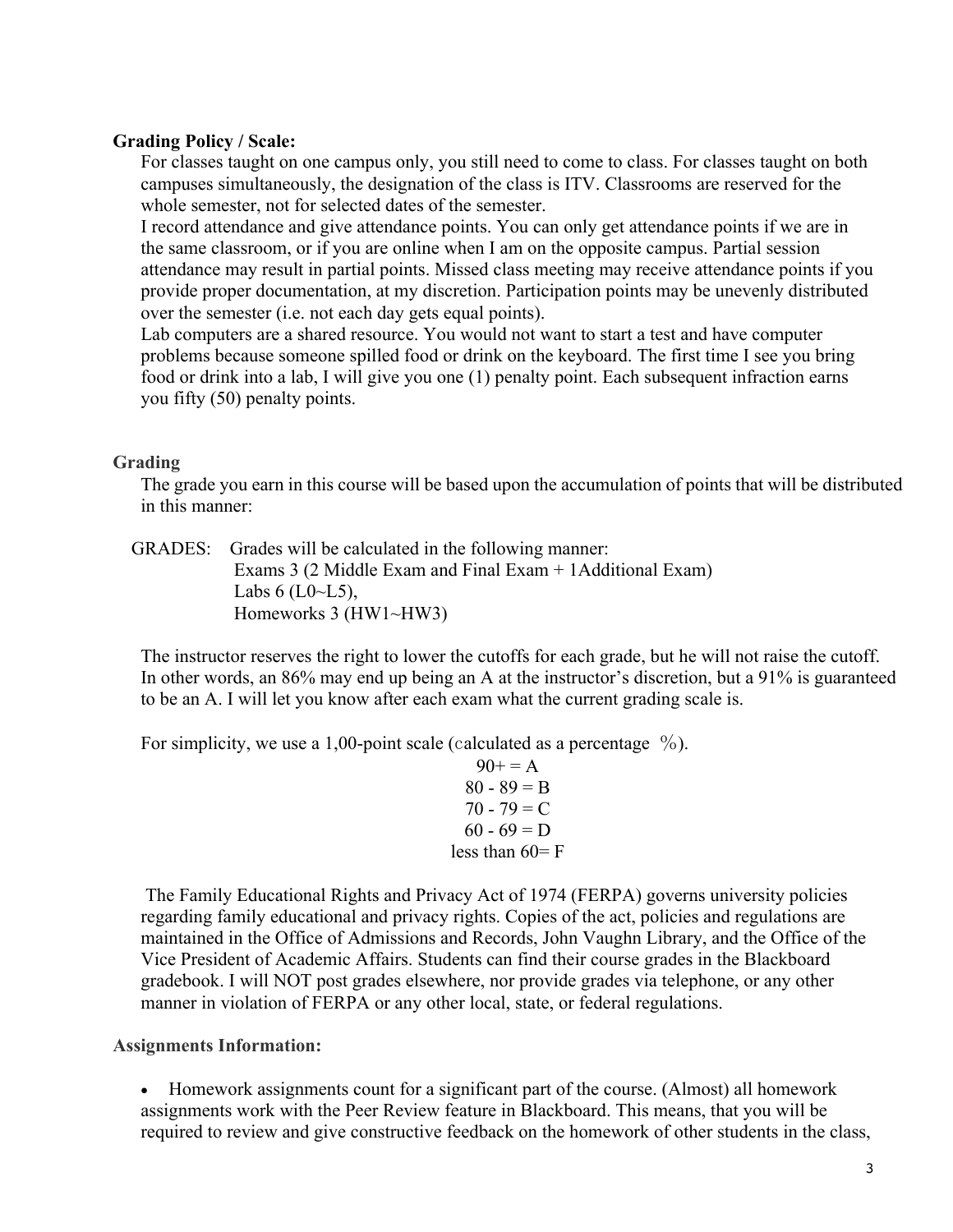and that you will receive feedback on your assignment from other students in the class. The review period is always for one week after the due date for the assignment. Reviews are anonymous. You do not know the identity of the students giving you feedback (unless they let you know), and the students reviewing your work will not know who you are (unless you add your name to the assignment). Otherwise, I am the only one who knows who reviews whom. You earn points both for doing the homework and for doing the reviews. Of course, I will be reviewing your assignments too. I will use them to show examples of good work and examples of room for improvement.

• You will get full credit for homework you turn in, no matter how good or bad. If you don't turn it in on time, Blackboard automatically switches to the review period and you get no points for homework submission. I want you to get into the habit of working regularly.

• I discuss the homework on the first day of the week, and then your peer reviews will be available. Your reviews may be evaluated critically, and you can lose points there. If someone to review did not turn in homework, you will see a message that the user did not submit the assignment and gets an automatic zero. Make sure to click the Submit button so you get the full points for your review.

• Be sure to review the feedback from your peers after the review period has ended.

• All students must complete their own assignments, but **assistance from other students both during class time and outside class time is encouraged**. This does not include copying and pasting someone else's material or files. If two students work together, the two do the assignment twice - from scratch. If three students work together, the three do the assignment three times from scratch. You will find that each time gets easier and faster; that you start finding improvements on the next try, and that you never really end up with exactly the same file. Repetition is an integral part of the learning process. Of course, group assignments are limited to the group.

• All work is due at the date and time indicated in the schedule. When the time to submit has passed, the assignment automatically switches from submission mode to review mode. There is no opportunity to make up missed or late assignments. You can still get points for reviewing your peers' work.

• Check your homework assignments in the Grades page. You can download and check the files you submitted there.

• I will only grade work submitted over Blackboard. Do not email files. If you make a mistake, or would like to send different files before the due date, just send all the assignment files again. If you must send multiple files, make sure to send them all together. If Blackboard only allows you to attach one file, create a compressed (zipped) file. If you want to, you can also send a backup copy of assignments to neal.xiong@sulross.edu. It is an email address that I do not monitor actively, but an email with assignment attached, sent before the due date, would be a consideration for adjustments to your final grade under my instructor discretion.

# **Tests**

• You can only take the tests in the classroom. Some tests will be done with paper and pencil in class. Online tests will be password protected and the password will only be available to students in class. For classes alternating between Tahlequah and Broken Arrow, someone else will monitor the test in Broken Arrow. Students in the BA section are welcome to come to Tahlequah so you can ask me to help with computer problems.

• Unless specifically announced in writing, all tests are closed book and done without any aids. This includes cellphones. Turn off your cellphone before the test and do not turn it on until you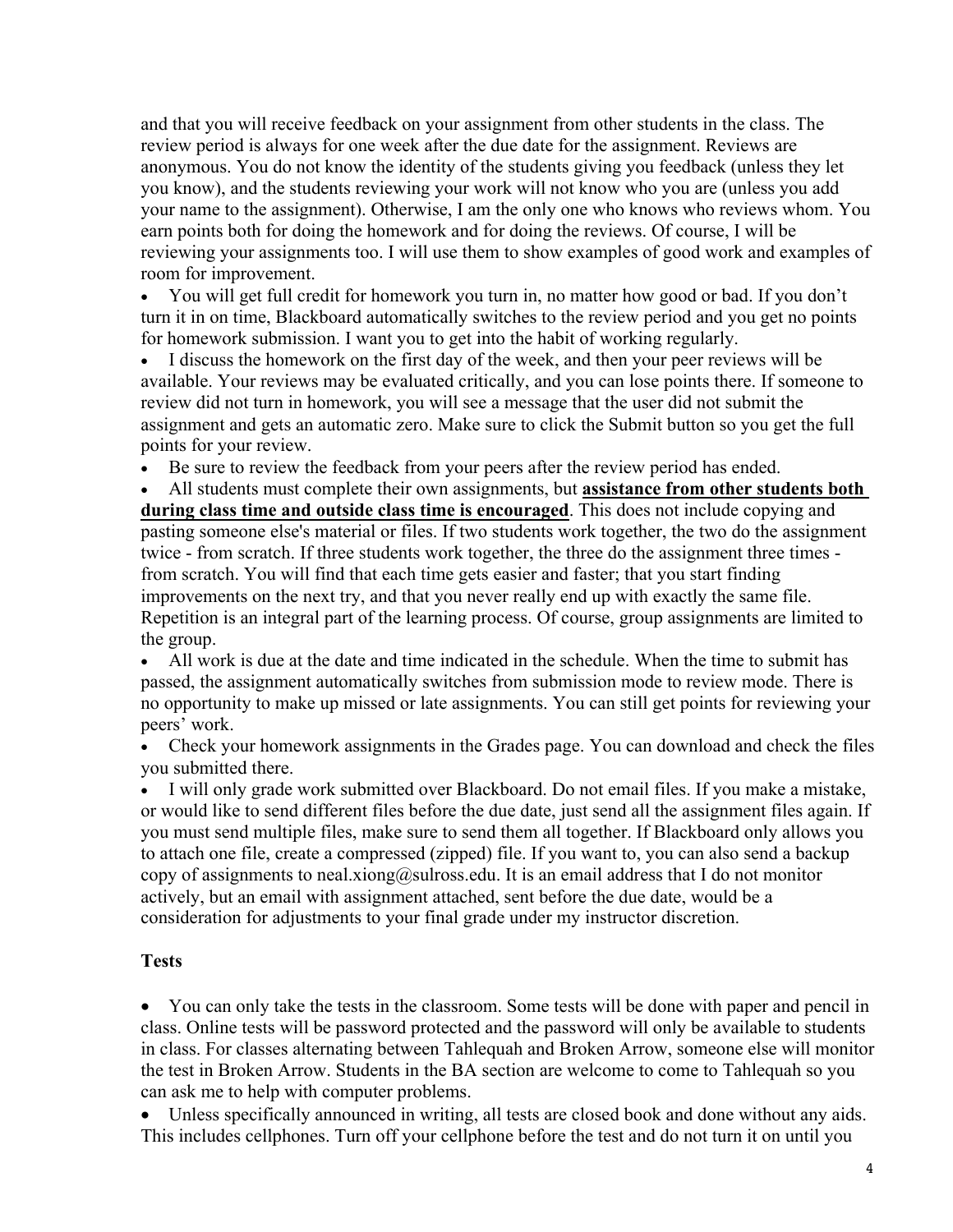have left the classroom.

The final exam is comprehensive. If you miss one of the earlier tests, you can ask by email to  $\text{real.xiong}(a)$  sulfross edu to have the score on the comprehensive final to replace the score on the missed test.

# **My Teaching Philosophy**

I think that the following promote better learning, so I build them into my courses.

• Multiple-choice tests are a poor tool to measure if students learn. I mainly use MC quizzes to force students to read the material. In programming courses, you work mostly on programs.

• You need frequent feedback on how you are doing. I use low-stakes testing (frequent, small assignments, few points) for regular homework, and high-stakes testing (infrequent, large tests, high points) to test "for real".

• Repetition helps. We practice the same thing at least once, but preferably multiple times, before the test.

• A great way to learn is to review someone else's work, evaluate it on clear criteria, and providing constructive feedback. I use peer grading for homework. Everything can be anonymous (for the students). Unless you choose otherwise, peer reviewers do not know the identity of the student reviewed, and students whose work is reviewed do not know who reviewed them.

• Regular work helps. I use that in my courses by setting clear dates for assignments, and providing timely feedback. Over the years, I have noticed more and more that one of the main reasons students fail is poor planning. Cramming before a test just does not work in the long run. I make the chunks smaller and more frequent, but that only works if both I as instructor and you as student work on that together.

• Peer pressure is a positive thing. In class, I show examples of your homework to show anonymous examples great work and not-so-great work. If you want your reviewer to know your name, reveal it in the Comments box on submission. Do not put it in the files you send. Be proud if I show your work as an example of great work, and you do not have to be embarrassed if your work is criticized – just do better next time.

• Life happens. Some will say that "sh\*t happens". You get sick; the car breaks down, etc. I record all class sessions on Collaborate, so it is easy to catch up with the material if something happens.

• Coming to class helps. I have C students making As because they come to class and turn in work on time. I have A students getting Cs because they underestimate the material, skip class, and think that they can make it all up on the final. Of course, I also have A students making As and C students making Cs. To encourage you to attend, I give attendance points. Please check your attendance points in the gradebook and if you did not get the points, contact me so I can check.

• You need to know how you are doing in the class. I use a very simple system: for example, 1,000 points in the course. As soon as you have 700 points, you have EARNED a C. When you get to 800 points, you have EARNED a B.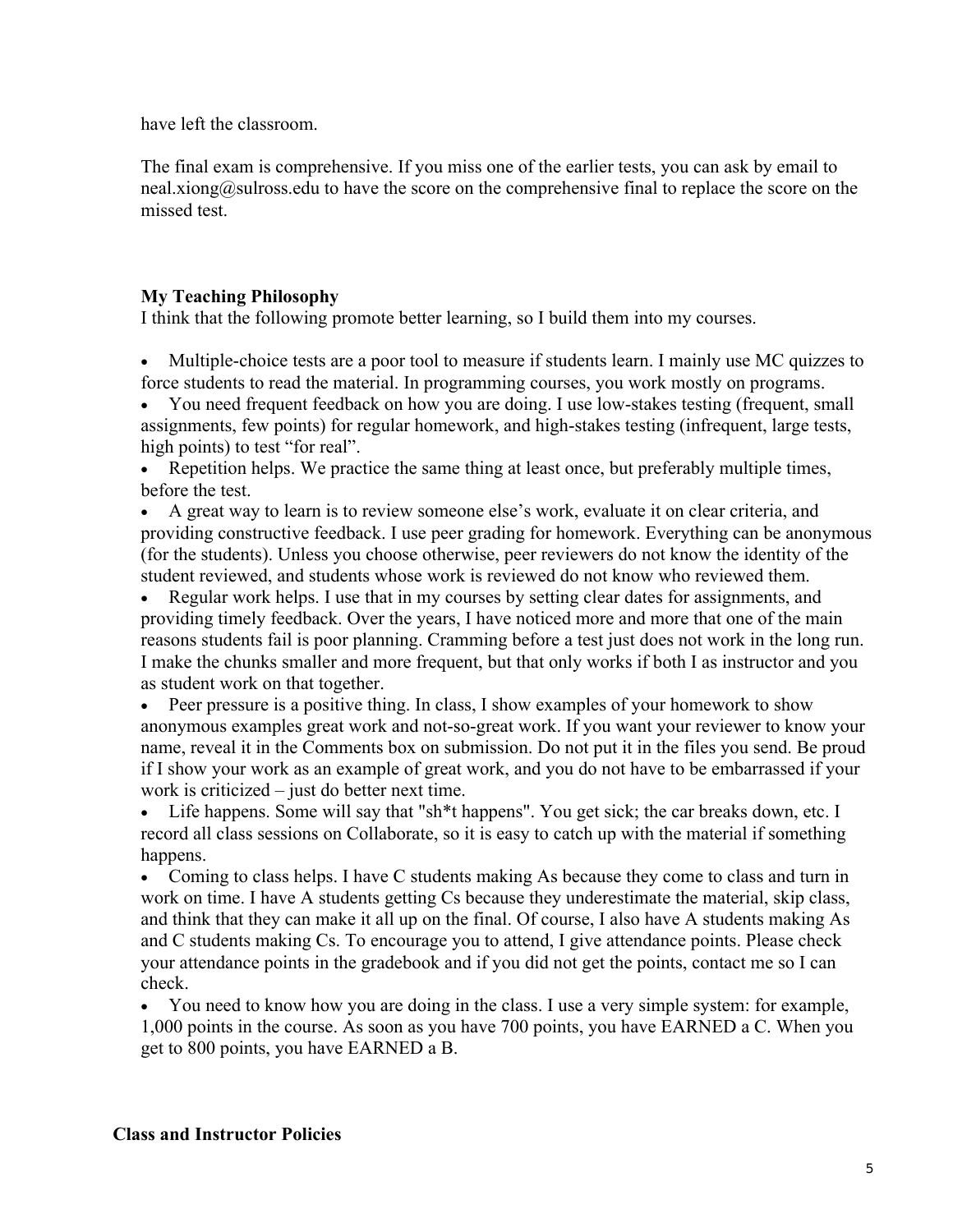Attendance is required with 100 credit points, and hope everyone can enjoy this course. If there is any special case, please contact with your instructor directly.

### **Academic Policies / Required Information**

Please go to our university website for required information pertaining to:

- Academic Misconduct
- American with Disabilities Act
- Inclement Weather/Disaster Policy
- Release of Confidential Information
- Student Handbook
- Teach Act
- Textbook Information
- Title IX
- Library Services
- Distance Education Statement

### **Dropping the Class**

Each semester, SRSU sets a deadline during the semester when students may drop a course with an automatic "W". The deadline is available at the Academic Calendar of the university. Your work is reviewed regularly and promptly, and I post the grades as soon as possible. Knowing your current points total and how many points you can still earn, tells you your standing in the class. If you do not do well before the deadline to drop with a "W," consider dropping the class.

If you decide to drop after the deadline to drop with an automatic "W," there is a second deadline for withdrawing from the class. You will only get a "W" if you are passing at the time of withdrawal based on the University's policy:

.............Withdrawal after Twelfth Week: If a student formally withdraws from single classes or completely from the University after the twelfth week, the instructor will assign a W or F depending on the student's standing in the class at the time of withdrawal. A "W" will be assigned if the student was passing at the time of withdrawal. An F will be assigned if the student was failing at the time of withdrawal...........

I follow this policy, so please do not ask to give you a W after the deadline for withdrawing with a W. Furthermore, instructors have the option dropping students from the class under the Academic Withdrawals policy. This is what the policy says:

"Students who enroll in a course or courses and have poor attendance or participation as determined by the instructor may be administratively withdrawn "AW." Students who are withdrawn for non-attendance or administratively withdrawn will be responsible for payment and repaying any financial aid received for the course or courses that must be returned to the provider."

Finally, faculty must report students who do not attend the course. We usually have to do this in the second week of the course. Logging into an online course is not sufficient to constitute attendance. You need to have participated in some way - a discussion board, assignment, etc.

### **Academic Dishonesty**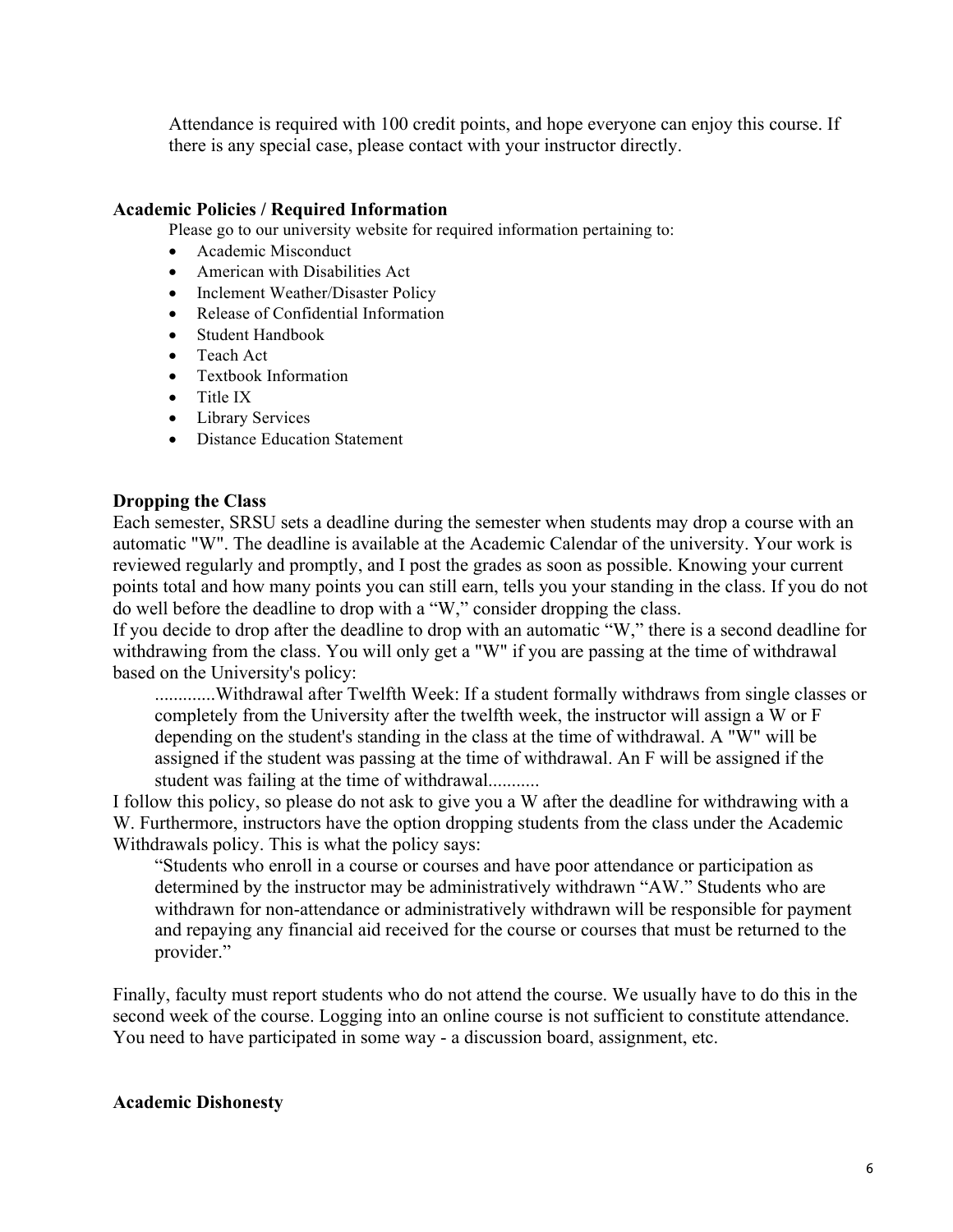The navigation menu on the left has a special button for academic integrity. This is the university policy. Read it, and notice that the sanction for being caught cheating is up to the instructor. The following applies to all courses I teach: **My standard sanction for any cheating is an F in the course.**

#### **General Policies:**

Students are expected to check on Blackboard for announcements and updated assignments. You are expected to check your Sul Ross e-mail account. When meeting through Zoom or Microsoft Teams, make sure your first name and at least last initial are visible. Preference will be that your video is available, but please make sure you are properly dressed.

#### **Americans With Disabilities Act:**

Sul Ross State University (SRSU) is committed to equal access in compliance with Americans with Disabilities Act of 1973. It is SRSU policy to provide reasonable accommodations to students with documented disabilities. It is the student's responsibility to initiate a request each semester for each class. Students seeking accessibility/accommodations services must contact Rebecca Greathouse Wren, LPC-S, SRSU's Accessibility Services Coordinator at 432-837-8203 (please leave a message and we'll get back to you as soon as we can during working hours), or email rebecca.wren@sulross.edu. Our office is located on the first floor of Ferguson Hall (Suite 112), and our mailing address is P.O. Box C-122, Sul Ross State University, Alpine, Texas, 79832.

#### **Library Services:**

The Sul Ross Library offers FREE resources and services to the entire SRSU community. Access and borrow books, articles, and more by visiting the library's website, library.sulross.edu. Off-campus access requires your LoboID and password. Check out materials using your photo ID. Librarians are a tremendous resource for your coursework and can be reached in person, by email  $(srsubbary@sultoss.edu)$ , or phone (432-837-8123).

#### **Distance Education Statement:**

Students enrolled in distance education courses have equal access to the university's academic support services, such as Smarthinking, library resources, online databases, and instructional technology support. For more information about accessing these resources, visit the SRSU website. Students should correspond using Sul Ross email accounts and submit online assignments through Blackboard, which requires secure login information to verify students' identities and to protect students' information. The procedures for filing a student complaint are included in the student handbook. Students enrolled in distance education courses at Sul Ross are expected to adhere to all policies pertaining to academic honesty and appropriate student conduct, as described in the student handbook. Students in web- based courses must maintain appropriate equipment and software, according to the needs and requirements of the course, as outlined on the SRSU website.

#### **Diversity Statement:**

"I aim to create a learning environment for my students that supports a diversity of thoughts, perspectives and experiences, and honors your identities (including race, gender, class, sexuality,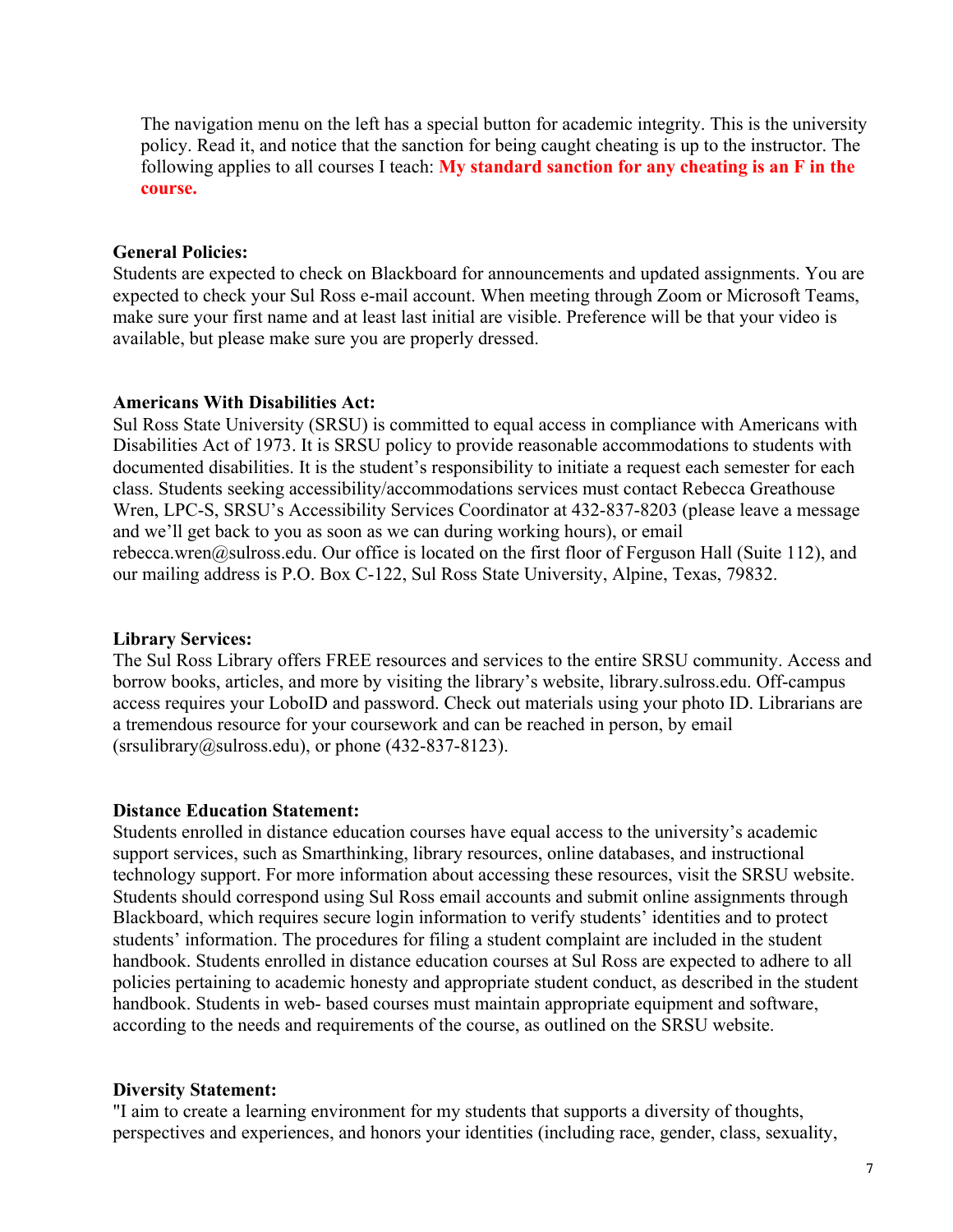religion, ability, socioeconomic class, age, nationality, etc.). I also understand that the crisis of COVID, economic disparity, and health concerns, or even unexpected life events could impact the conditions necessary for you to succeed. My commitment is to be there for you and help you meet the learning objectives of this course. I do this to demonstrate my commitment to you and to the mission of Sul Ross State University to create an inclusive environment and care for the whole student as part of the Sul Ross Familia. If you feel like your performance in the class is being impacted by your experiences outside of class, please don't hesitate to come and talk with me. I want to be a resource for you."

### **Class Calendar with Assignment Due Dates.**

| Module         | Material Covered                                    | Homework due                     | check |
|----------------|-----------------------------------------------------|----------------------------------|-------|
| $\mathbf{1}$   | Start Here section,<br>Module 1 materials           | Extra credit contact information |       |
|                |                                                     | Extra credit survey 1            |       |
|                |                                                     | Assignment 1                     |       |
| $\overline{2}$ | Module 2 materials                                  | Assignment 2                     |       |
|                |                                                     | PR assignment 1                  |       |
| $\overline{3}$ | Module 3 materials                                  | Assignment 3                     |       |
|                |                                                     | PR assignment<br>2               |       |
| $\overline{4}$ | Module 4 materials                                  | Assignment 4                     |       |
|                |                                                     | PR assignment 3                  |       |
| 5              | Module 5 materials                                  | Assignment 5                     |       |
|                |                                                     | PR assignment 4                  |       |
|                |                                                     | <b>Test 1</b>                    |       |
| 6              | Module 6 materials                                  | Assignment 6                     |       |
|                |                                                     | PR assignment 5                  |       |
|                | Module 7 materials                                  | Assignment 7                     |       |
| $\overline{7}$ |                                                     | PR assignment 6                  |       |
| 8              | Module 8 materials                                  | Assignment 8                     |       |
|                |                                                     | PR assignment 7                  |       |
| 9              | Module 9 materials<br>(March 13-17 Spring<br>Break) | Assignment 9                     |       |
|                |                                                     | PR assignment 8                  |       |
| 10             | Module 10 materials                                 | Assignment 10                    |       |
|                |                                                     | PR assignment 9                  |       |
|                |                                                     | <b>Test 2</b>                    |       |
| 11             | Module 11 materials                                 | Assignment 11                    |       |
|                |                                                     | PR assignment 10                 |       |

Print this schedule and use the "check" column to keep track of your work.